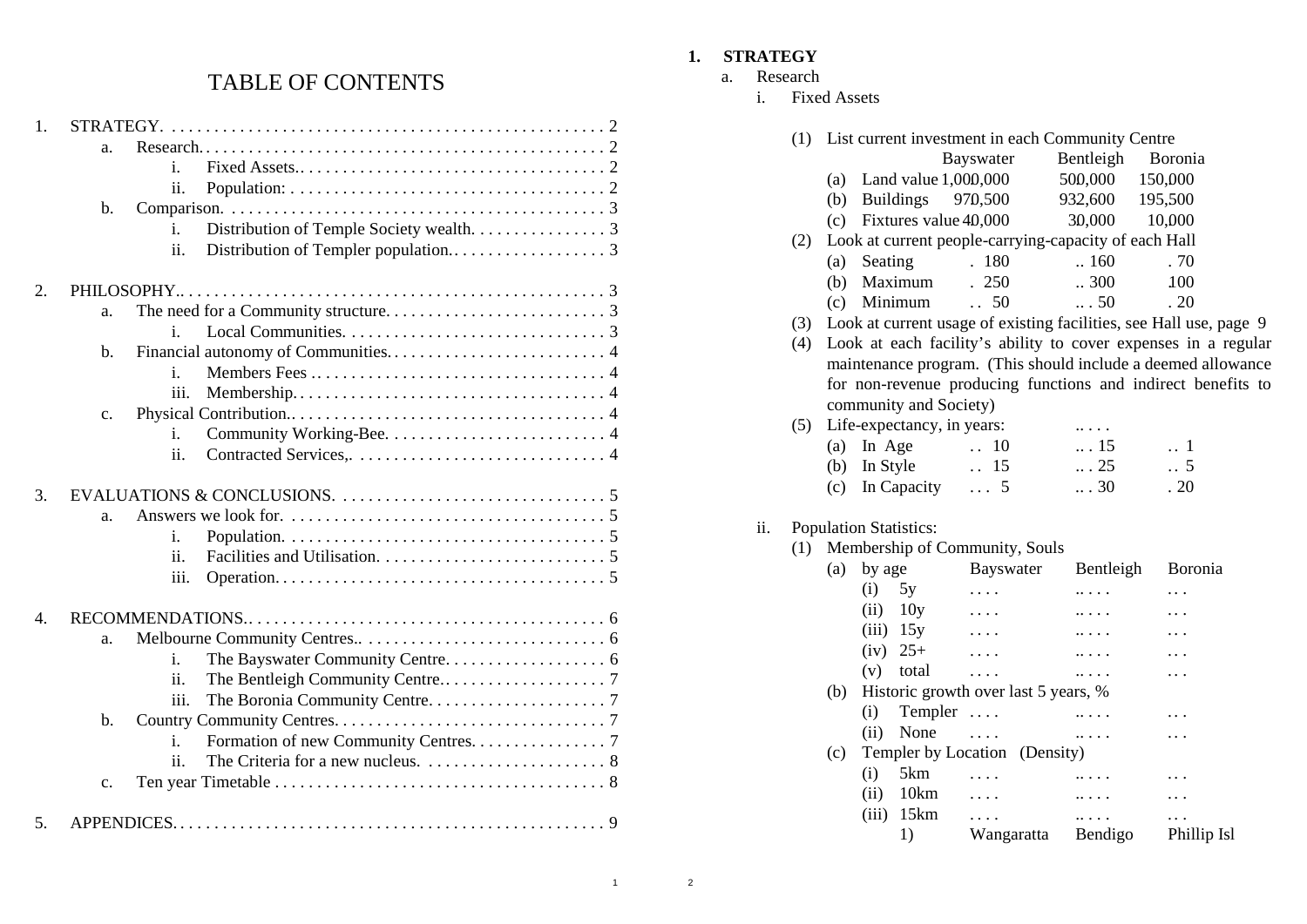- (iv)  $50 \text{km}$  .... ... ... ...
- b. Comparison
	- i. Distribution of Temple Society wealth in the Melbourne area
		- (1) Centre of highestFinancialinvestment concentration in Melbourne

|     |          | Bayswater                                                | Bentleigh | <b>Boronia</b> |
|-----|----------|----------------------------------------------------------|-----------|----------------|
|     | $(a)$ \$ | 8M                                                       | 1M.       | 0.2M           |
| ii. |          | Distribution of Templer population in the Melbourne area |           |                |

(1) Demographic Centre of the Temple Society in Melbourne

| (a) People                                             | .306     | .150                | 107      |
|--------------------------------------------------------|----------|---------------------|----------|
| (b) to 5 years                                         | $\cdots$ | $\cdots$            | .        |
| (c) $5 - 10$ years                                     | $\cdot$  | $\cdot \cdot \cdot$ | $\cdots$ |
| (d) $10 - 25$ years                                    | $\cdots$ | $\cdots$            | $\cdots$ |
| (e) 25-65 years $\dots$                                |          | $\cdots$            | $\cdots$ |
| (f) Over 65 years $\dots$                              |          |                     |          |
| (g) Shift in demographic centre over a 25 year History |          |                     |          |
|                                                        |          |                     |          |

#### **2. PHILOSOPHY**

- a. The need for a Community structure in the Temple Society
	- i. Local Communities
		- (1) Physical contact versus other means of communication
		- (2) Community as a means for people to express the need to help others.
		- (3) Other driving forces
			- (a) German School
			- (b) Play-Group
			- (c) Kids Group
			- (d) Bowling Club
			- (e) Tennis Club
			- (f) Choir
			- (g) Ladies Guild
		- (4) Historic precedencies
			- (a) Palestine
	- ii. Size of Local Community
		- (1) Minimum-Maximum
			- (a) Regional Community
- (b) Sub-Communities
- (c) Community within Community
- (d) Enlarged Family Community
- b. Options for Financial autonomy of Communities
	- i. Members Fees as at present.. . (1994-95)
	- ii. Comprehensive Temple Society Payment
		- (1) To Office (with suitable distribution formula)
		- (2) To Community Account (with office management)
	- iii. Membership
		- (1) Type of Membership
			- (a) Family
			- (b) Active-Passive
			- (c) Child
			- (d) Student
			- (e) Pensioner
			- (f) Voluntary Contributions only
		- (2) Appropriate size of Payment
			- (a) Fixed
				- (i) locally
				- (ii) regionally
			- (b) Flexible
				- (i) Adjusted annually, like a body Corporate, to cover the next budget
				- (ii) As Levies at the time of need.
				- (iii) Means tested
- c. Physical Contribution
	- i. Community Working-Bee
		- (1) Committee rostered
			- (a) all registered Members
				- (i) Regular
				- (ii) as required
				- (iii) Ideal size of group
				- (iv) Ideal age mix
			- (b) By annual agreement

4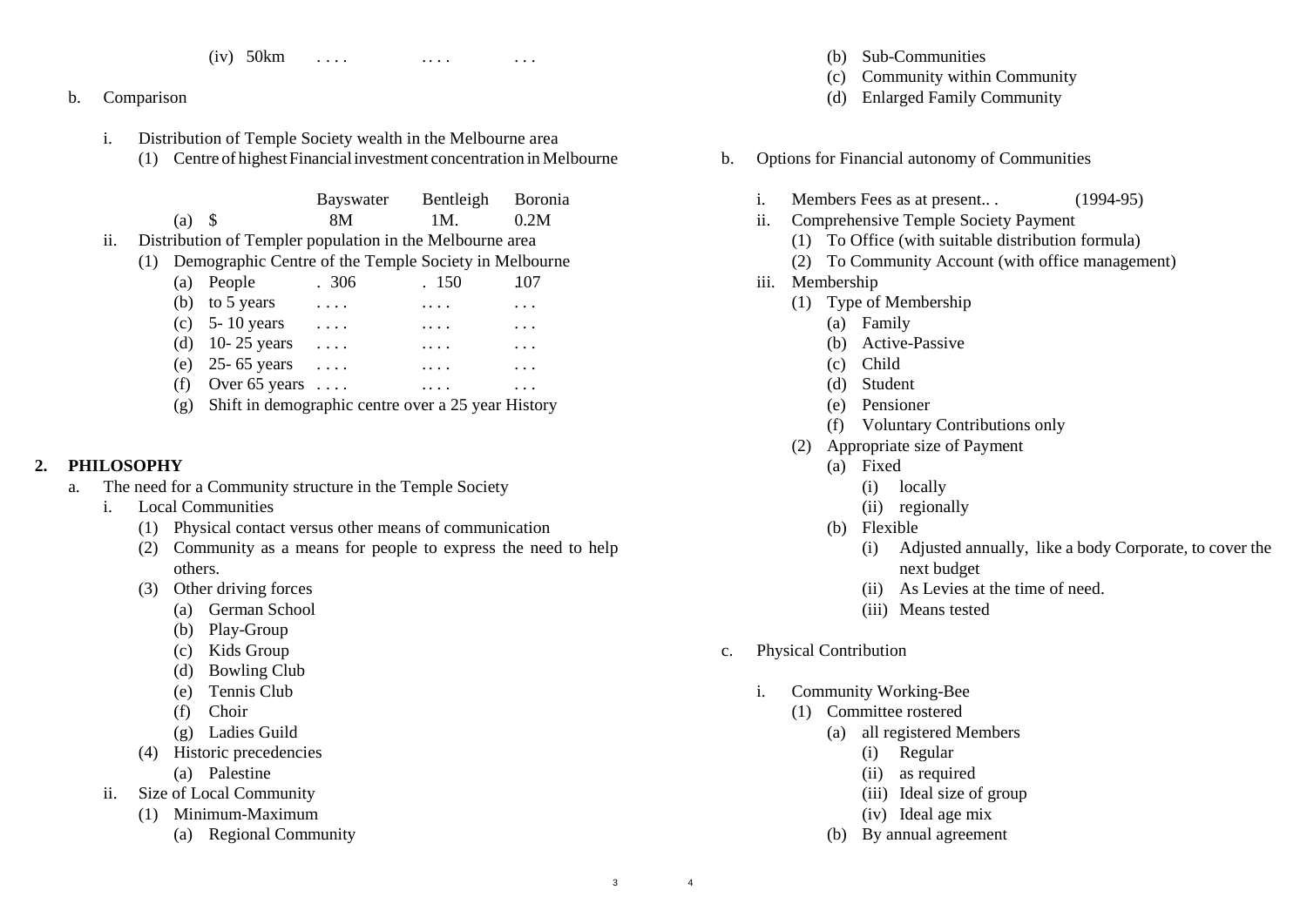- (i) Voluntary, pre-arranged times
- (ii) Optional payment instead
- (iii) By profession
- (iv) Financial incentive
- ii. Contracted Services, Cleaning, Lawn Mowing, Handy-man

## **3. EVALUATIONS & CONCLUSIONS**

### Prelude:

Like all living entities the Temple Society is evolving with the times. If we let it drift with current trends the eventual structure of the Society may (or may not) fit in with the ideals we privately harbour. A census on each individual's vision of the Temple Society is beyond the scope of this task, but at the basic level we all have an instinct to recognise growth and public support for certain aspects of life. It is this fundamental feeling we are trying to stimulate with this summarized overview.

Any conclusions we draw from it should of course be tempered in a bath of Temple Society Philosophy and viewed as part of the complete sociological picture.

- a. Answers we look for in the above investigations are:
	- i. Population
		- (1) Is there a noticeable concentration of Templers in any of the Melbourne regions
		- (2) Has there been an discernable shift in recent times
		- (3) Should we support such a shift, or discourage it
		- (4) Can we anticipate future growth-centres
		- (5) Are certain areas ageing faster than others
	- ii. Facilities and Utilisation
		- (1) Are individual areas adequately served by community facilities
		- (2) Are certain areas oversupplied with facilities
		- (3) Can we anticipate the need of additional facilities
		- (4) Would a relocation of the Office improve services to the Community
		- (5) Would a concentrating of development present a better image to the outside world? Public relations
		- (6) Would the creation of a specific centre for religious functions, a

Temple, improve our public image

- (7) Would it detract from the guiding principles which Templers have:
	- (a) to recognise that the omnipresence of God does not require a dedication of place or venue
	- (b) to regard every human being as part of God's living Temple, and any congregation itself, wherever it is assembled, as a Temple structure created by God.
- iii. Operation
	- (1) Should the economic operations of our community facilities be improved by commercial utilisation of outside-community demands
		- (a) Would such usage detract from the image we want to present to that outside world, or to our members
	- (2) Should we concentrate on the usage by our members and friends and rely on their donations and goodwill
	- (3) Can we have two type of facilities (Halls)
		- (a) For Templers, for functions in "the Templer Spirit"
		- (b) For Hire on a commercial basis, a Restaurant, an Art Centre

# **4. RECOMMENDATIONS**

### Tenet

In the end, after all information-collecting and sorting exercises are completed, there are usually a number of alternatives that can not be eliminated by the process of deduction. There is no way the past (or the present) can give you an unambiguous path into a guaranteed future evolution. It is left to some individuals to decide what this future of theirs should be like and what ambitions they have for that future. The foresight, the FAR-VIEW, of those individuals will shape this future. In passing they will have left their imprint on it. Their decisions will in fact create this future, create it out of the information they have at hand at the time, and their vision.

The only restraint on the scope of these "creators" is the limitation imposed by the inertia of the public mind. Changes should be of a magnitude the uninvolved individual can understand and absorb. This aspect was touched on by the United Nations Secretary General at the National Press-Club address recently when he said: Policy changes and Social evolution in a country (or a community) should be controlled and kept at below 5% per increment, otherwise people will sense a breakdown of order, of continuity, and that can lead to a revolution with sometimes disastrous results.

6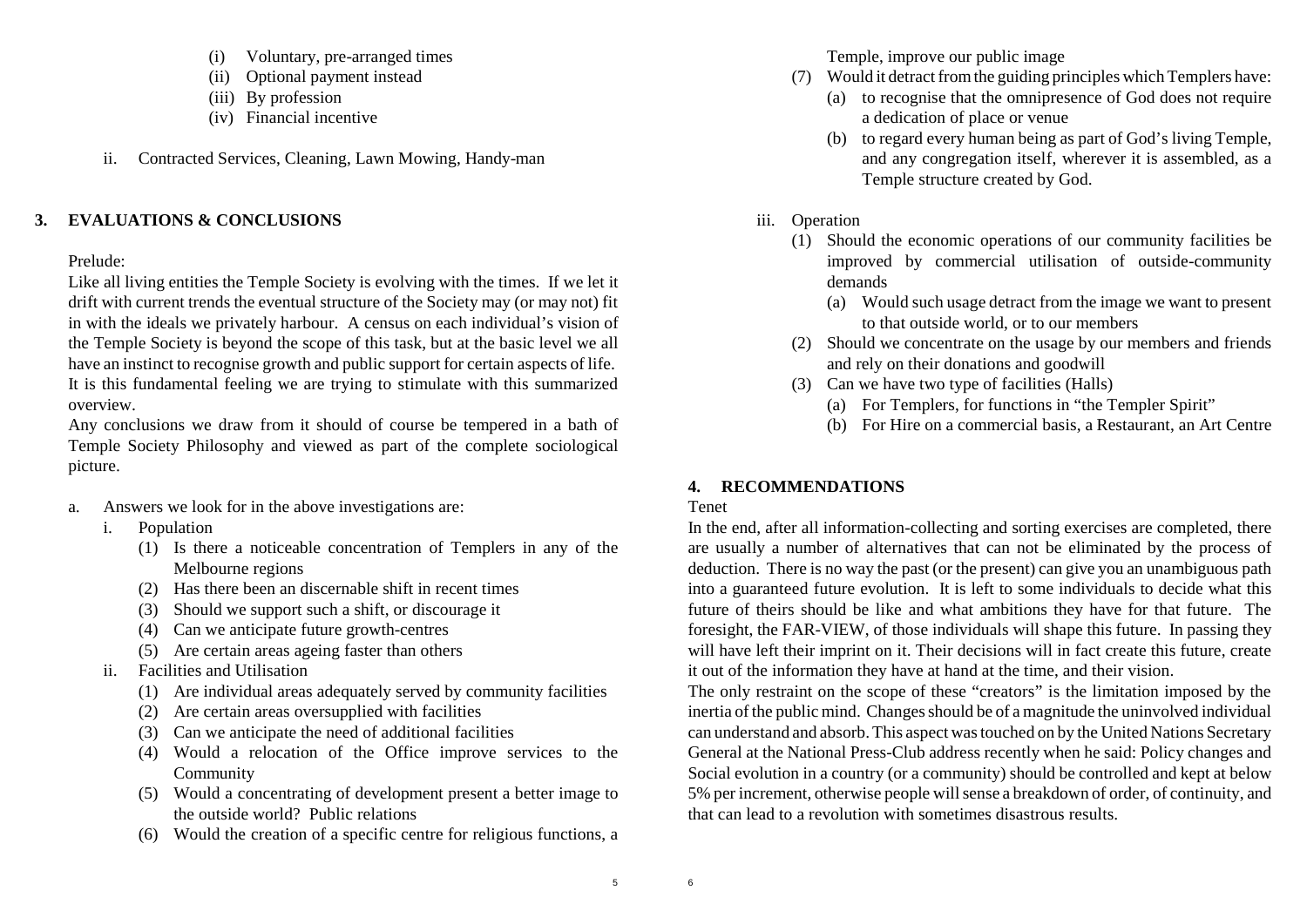- **a. MELBOURNE COMMUNITY CENTRES.** Future growth and development of community facilities should continue in the Eastern Suburbs of Melbourne. Recommended actions on the three Centres are as follows:
	- **i. The Bayswater Community Centre.** Utilisation should be increased by expanding the facilities
		- (1) A five year Plan be initiated to build a new religious facility, a "TEMPLE", on the Bayswater land, self-contained and separate from the existing hall, but part of a Master plan which is to include a Temple Society Office-Administration and Library building facing Elizabeth Street east of the existing Hall..
		- (2) A ten year Plan be initiated to move the Temple Society Offices and Administration to the Bayswater land
			- (a) Architect sketches be commissioned immediately for public scrutiny and familiarization.
		- (3) The existing Bayswater Hall to continue in its present usage for Templer Community Functions and for public use by Templers and Friends against cost-compensation for general maintenance,
			- (a) Income from Hire, Members & Friends. . . . . . . . . . \$5,000
			- (b) Allowance for Community use  $(Saal-Funeral-School \$5.000)$
		- (4) The 2ha bottom part of the property (TSA Central Fund) be retained as open space area, and for future expansion. (possible Templer School?)
		- (5) No part of the Complex is subdivided or sold
	- **ii. The Bentleigh Community Centre** to continue in its present activities
		- (1) The Bentleigh Hall continue in its present usage, with increased activity in public use by members and friends to provide revenue from donations, etc.
			- (a) Income from Hire, Members & Friends. . . . . . . . . \$5,000
			- (b) Allowance Community use (Saal-Funeral-School).. \$5,000
		- (2) The present Office Space be refurbished as a Bentleigh J.G Centre for the growing young population in that area..
			- (a) The Residence part could be carried as a Caretakers Residence.
		- (3) No part of the Complex is subdivided or sold
	- **iii. The Boronia Community Centre** is to change into a revenue producing Public Venture.
		- (1) The Tennis courts are relocated to Bayswater. The present Tennis

area becomes a Car park

- (2) The Hall itself is let-out as
	- (a) A landmark Restaurant
	- (b) An Arts-Centre/Theatre/Local Museum
	- (c) A Veterinary Clinic
	- Annual revenue expected. . . . . . . . . . . . . . . . . . . . . . . . . \$7,500
- (3) The vacant land is subdivided as residential land and Templer Units/Flats built on them for sale or rent to Templers
	- (a) Expected Sale profit. . . . . . . . . . . . . . . . . . . . . . . \$200,000
	- (b) Or Rental income. . . . . . . . . . . . . . . . . . . . . . . . . . \$25,000

### **b. COUNTRY COMMUNITY CENTRES**

- i. Formation of new Community Centres is to be encouraged, especially for country areas such as
	- (1) Wangaratta
	- (2) Bendigo
	- (3) Phillip Island
- ii. The Criteria for a new nucleus in to days climate should be
	- (1) 20 (or more) souls (five families) within a radius of 50 km of a convenient centre
	- (2) A driving force in the area pushing for community oriented action
	- (3) A willingness of more than 50% of people to actively participate
- iii. Initial support should be from Elders attending scheduled meetings
- iv. Material support should be offered once population density reaches 40 souls (10 families) within a circle of 50 km radius

#### **c. TEN YEAR TIMETABLE** of recommended Action to the year 2005

- i. 1996
	- (a) finalise plans for Boronia Centre development
	- (b) develop Temple Society Master Plan
- ii. 1997
	- (a) finalise Master Plans for Bayswater development
	- (b) complete Boronia Units construction
- iii. 1998
	- (a) complete Boronia Hall Remodel and Rental arrangements
	- (b) Sell Boronia Units to Templer families
- iv. 1999

(a) Start new religious centre, TEMPLE, in Bayswater

v. 2000

8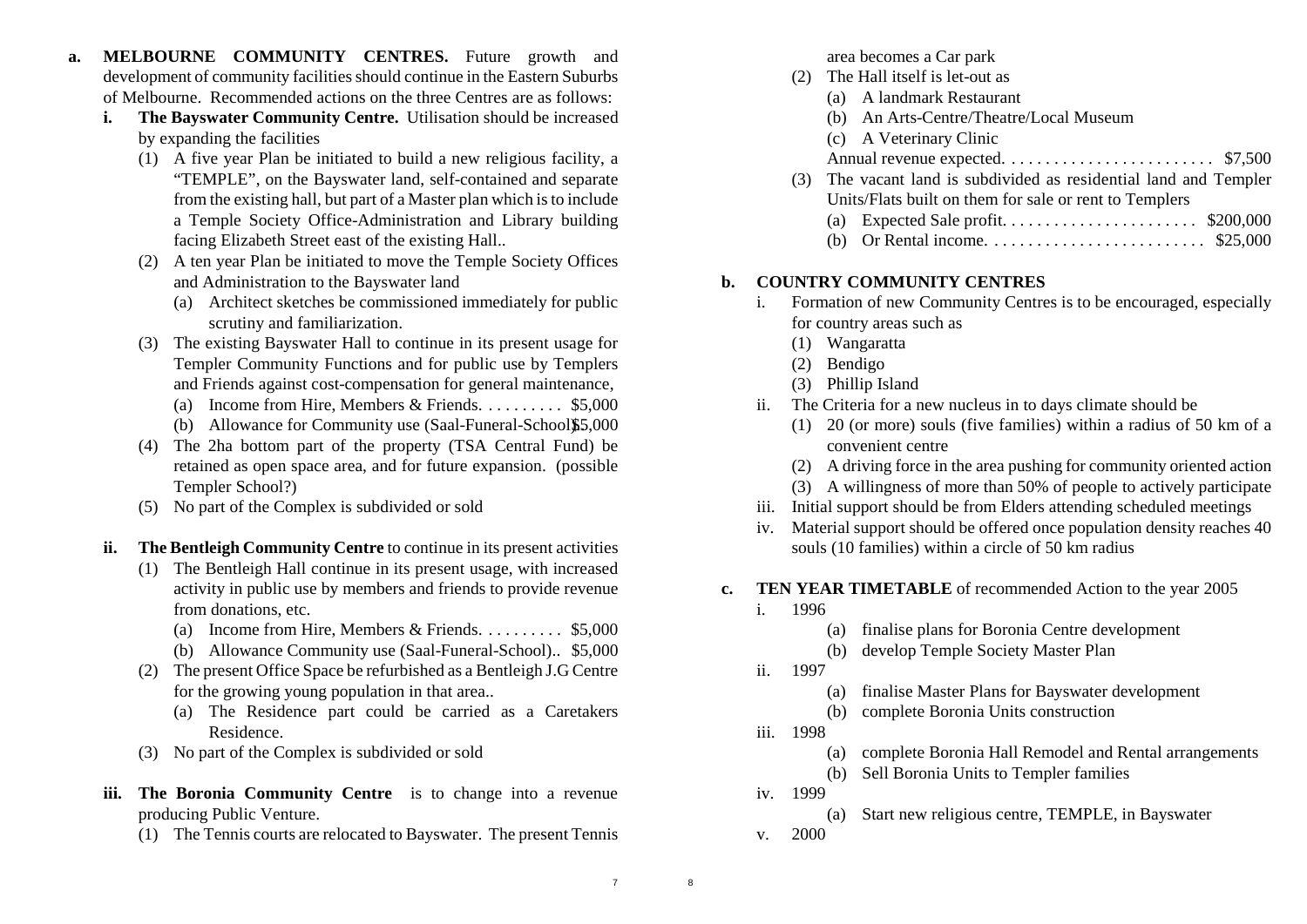- (a) Complete the TEMPLE in Bayswater
	- (i) Official opening ceremony Hoffmann's Gedenktag
- vi. 2001
	- (a) Acquire a Community House in Bendigo
		- (i) Open the Bendigo Centre
- vii. 2002
	- (a) Initiate construction of new Bayswater Complex, Office/Administration/Library Block
- viii. 2003
	- (a) Build Bayswater Office / Administration Complex
- ix. 2004
	- (a) Complete Bayswater Complex
	- (b) Move Office/Administration to Bayswater
- x. 2005
	- (a) Re-model Bentleigh Office Block as a new JG Centre
	- (b) Start second Stage of Templer Village in Bayswater

### **5. APPENDICES**

- a. Buildings
	- i. Templer Halls in Melbourne



# TABLE

| FUNCT.       | Religious SAAL Service |    |    |    |    |    | Funerals | WeddingsSOCIAL |    |    |          |    | Private HIRE Functions |    | <b>Notes</b> |        |  |
|--------------|------------------------|----|----|----|----|----|----------|----------------|----|----|----------|----|------------------------|----|--------------|--------|--|
| <b>YEAR</b>  | 90                     | 91 | 92 | 93 | 94 | 90 | 91       | 92             | 93 | 94 | 90       | 91 | 92                     | 93 | 94           |        |  |
| BA           | 9                      | 12 | 10 | 11 | 10 | 14 | 18       | 20             | 16 | 24 | 22       | 17 | 18                     | 19 | 18           |        |  |
| BE           | 14                     | 14 | 17 | 14 | 15 |    |          | $\overline{c}$ | 4  | 6  | $\bf{1}$ |    |                        |    | л.           | note 4 |  |
| <b>BO</b>    | 5                      | 5  | 7  | ⇁  | ⇁  |    |          |                |    |    | 1        |    |                        |    |              | note 4 |  |
| <b>TOTAL</b> | 28                     | 31 | 34 | 32 | 32 | 16 | 20       | 23             | 21 | 31 | 24       | 19 | 20                     | 21 | 20           |        |  |

#### **NOTES**

10

- 1 REFERENCES for SAAL are the TEMPLE SOCIETY's ELDERS SCHEDULE
- 2 SOCIAL FUNCTIONS are taken from the HALL MANAGERS books where available They include Community functions such as Ball, Wedding, Funeral...
- 3 H IRE include Private Functions, Birthday, and other Bookings
- 4 A ONE (1) was inserted where no DATA was available.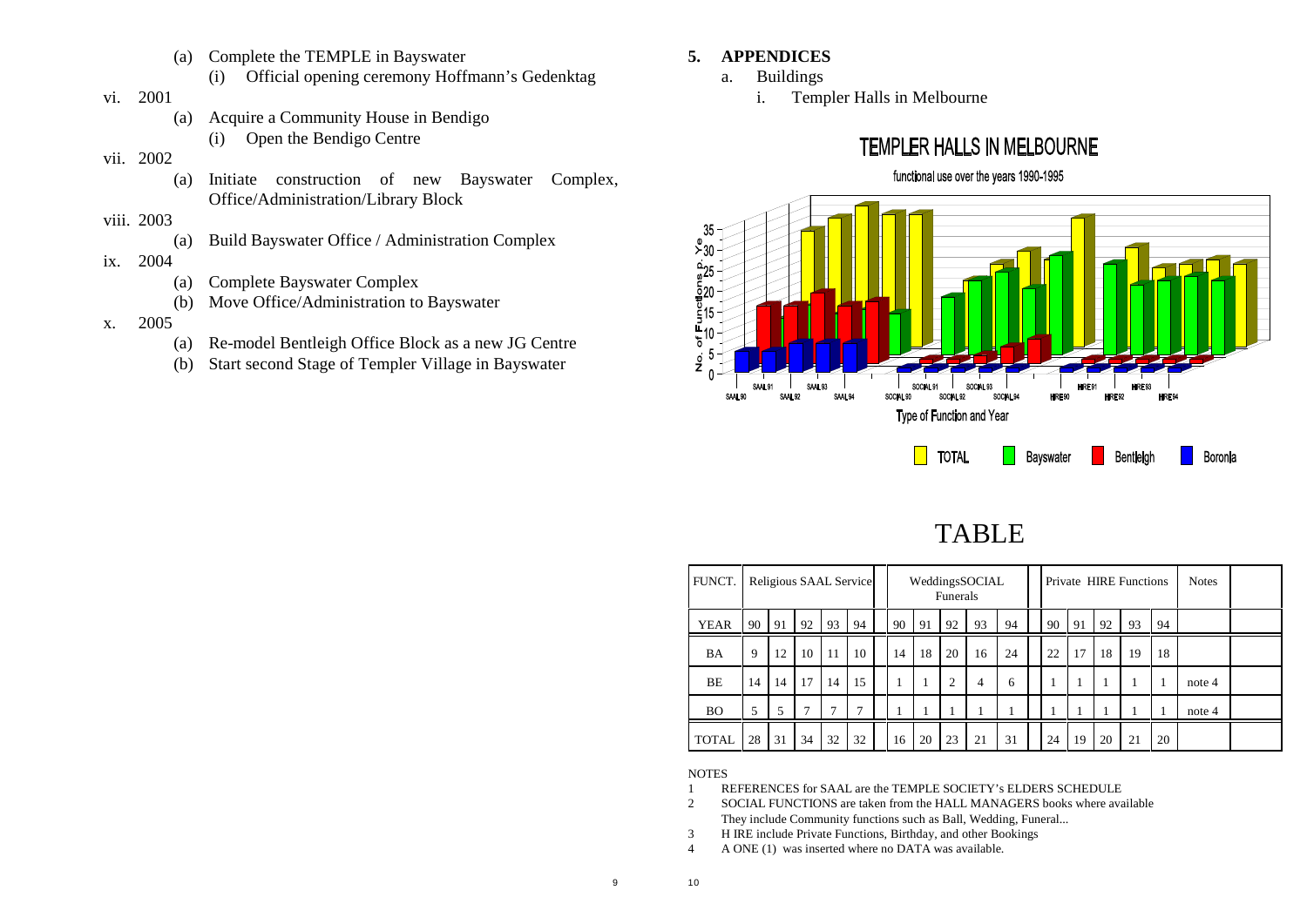- (1) Records are only kept for the current year (Bayswater for the last five years), but the general opinion is that these figures are indicative of the general usage over at least the last five years. Bentleigh has recently also started to consider revenue producing functions
	- 1 Saal means any religious Community Function
	- 2 Social includes Community Balls, Parties, Weddings and Funerals. Donations may result.

3 Hire are Private Functions, Birthday-Anniversary and other Bookings for which a standard Charge Rate applies.

#### ii. TEMPLER SAALS

Records of scheduled Religious Services were found going back to 1980. As these are rostered to a laid-down Format rather than controlled by actual attendance, very little change has occurred over this period. Minor fluctuations may reflect more the availability of Elders than Community trends.

- (1) These figures show Religious Services (SAAL) held in an Area rather than specific buildings:
	- (a) Bayswater includes Saal held at the Altersheim,
	- (b) Bentleigh includes Moorabbin.



# **TEMPLER HALLS IN MELBOURNE**

# **TEMPLER SAALS IN MELBOURNE**

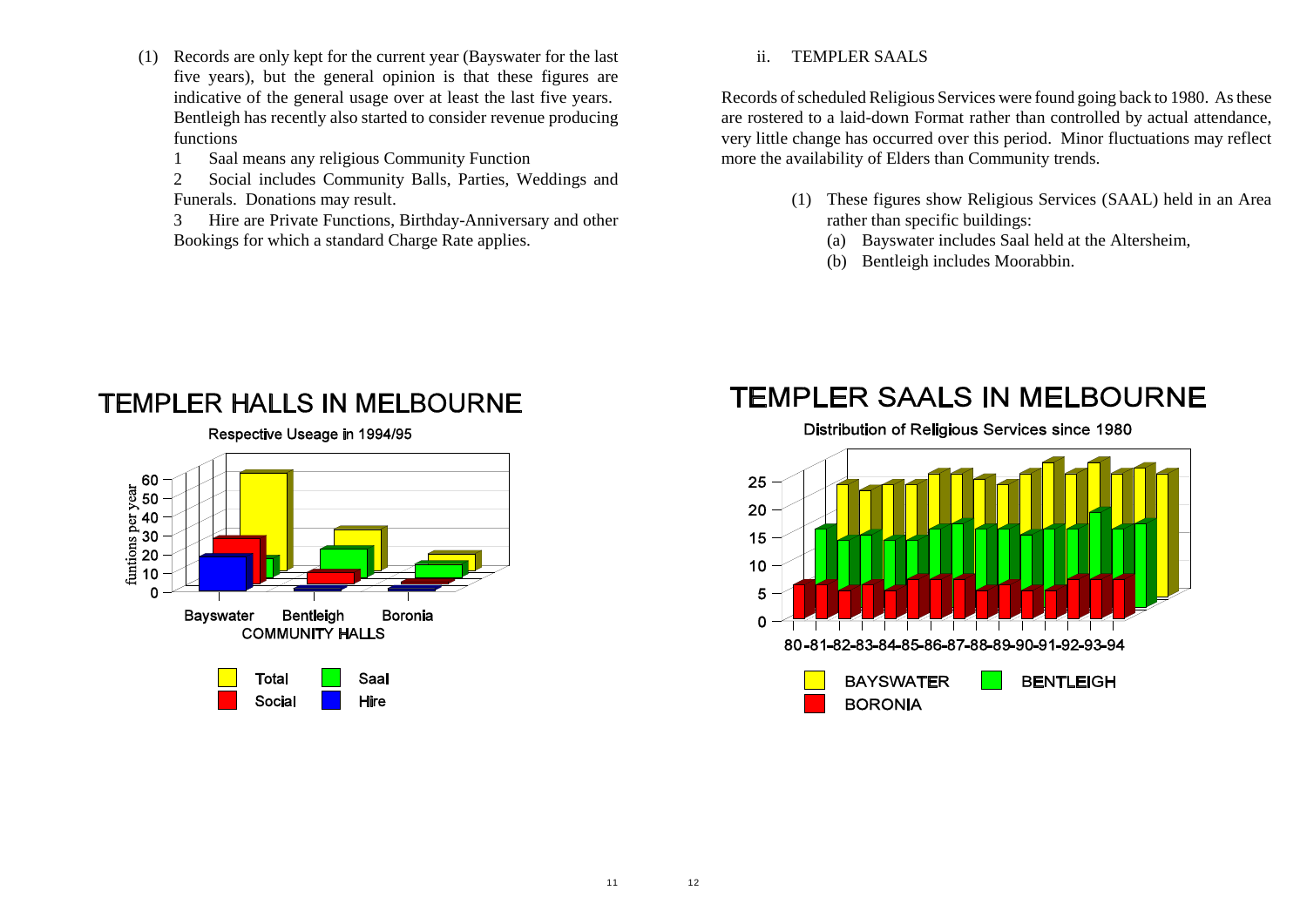| Postcod<br>e | <b>LOCATION</b>      | Num            | Postcode | <b>LOCATION</b> |                | Num Postcode | <b>LOCATION</b> | Num            |
|--------------|----------------------|----------------|----------|-----------------|----------------|--------------|-----------------|----------------|
| 3068         | <b>Fitzroy North</b> | $\overline{c}$ | 3172     | Dingley         | 6              | 3792         | The Patch       | $\overline{c}$ |
| 3084         | Heidelberg           | $\overline{c}$ | 3173     | Keysborough     | 3              | 3793         | Monbulk         | 5              |
| 3113         | Nth Warrandyte       | $\overline{4}$ | 3178     | Rowville        | 7              | 3795         | Silvan          | 3              |
| 3114         |                      |                | 3186     | Brighton        | 6              | 3803         | Hallam          | 1              |
| 3115         | Wonga Park           | $\mathbf{1}$   | 3187     | East Brighton   | 3              | 3804         | NarreWarrenN    | $\mathbf{1}$   |
| 3122         | Hawthorn             | $\overline{2}$ | 3189     | Moorabbin       | $\mathbf{1}$   | 3805         | Narre Warren    | $\overline{2}$ |
| 3124         | Camberwell           | $\overline{2}$ | 3190     | Highett         | $\mathbf{1}$   | 3818         | Drouin South    | $\overline{2}$ |
| 3125         | Burwood              | $\mathbf{1}$   | 3191     | Sandringham     | $\overline{c}$ | 3915         | Hastings        | $\mathbf{1}$   |
| 3126         | Canterbury           | $\overline{2}$ | 3194     | Mentone         | 6              | 3931         | Mornington      | $\overline{2}$ |
| 3127         | <b>Surrey Hills</b>  | $\overline{c}$ | 3196     | Edithvale       | 3              | 3953         | Leongatha       | $\overline{4}$ |
| 3131         | <b>Forest Hills</b>  | $\overline{2}$ | 3199     | Frankston       | $\overline{4}$ | 3984         | Lang Lang       | 5              |
| 3135         | East Ringwood        | 3              | 3204     | Bentleigh       | 5              |              |                 | 28             |
| 3136         | Croydon              | 6              | 3226     | Ocean Grove     | $\mathbf{1}$   |              |                 |                |
| 3142         | Toorak               | $\overline{2}$ | 3337     | West Melton     | $\mathbf{1}$   |              |                 |                |
| 3150         | Glen Waverley        | 13             | 3350     | Mt Clear        | 3              |              |                 |                |
| 3152         | Wantirna             | 6              | 3363     | Creswick        | 3              |              |                 |                |
| 3153         | Bayswater            | 42             | 3429     | Sunbury         | $\overline{c}$ |              |                 |                |
| 3155         | Boronia              | 13             | 3461     | Drummond        | $\mathbf{1}$   |              |                 |                |
| 3156         | Ferntree Gully       | 16             | 3478     | St Arnaud       | $\overline{c}$ |              |                 |                |
| 3158         | Upwey                | $\overline{c}$ | 3550     | Quarry Hill     | 3              |              |                 |                |
| 3159         | Selby                | $\mathbf{1}$   | 3677     | Wangaratta      | $\overline{c}$ |              |                 |                |
| 3163         | Ormond               | $\overline{c}$ | 3765     | Montrose        | 10             |              |                 |                |
| 3165         | East Bentleigh       | 17             | 3767     | Mt Dandenong    | $\mathbf{1}$   |              |                 |                |
| 3167         | South Oakleigh       | 9              | 3777     | Healesville     | $\overline{c}$ |              |                 |                |
| 3170         | Mulgrave             | $\mathbf{1}$   | 3786     | Ferny Creek     | 3              |              |                 |                |

iii. Victorian Templer Children (under 25) by Postcode